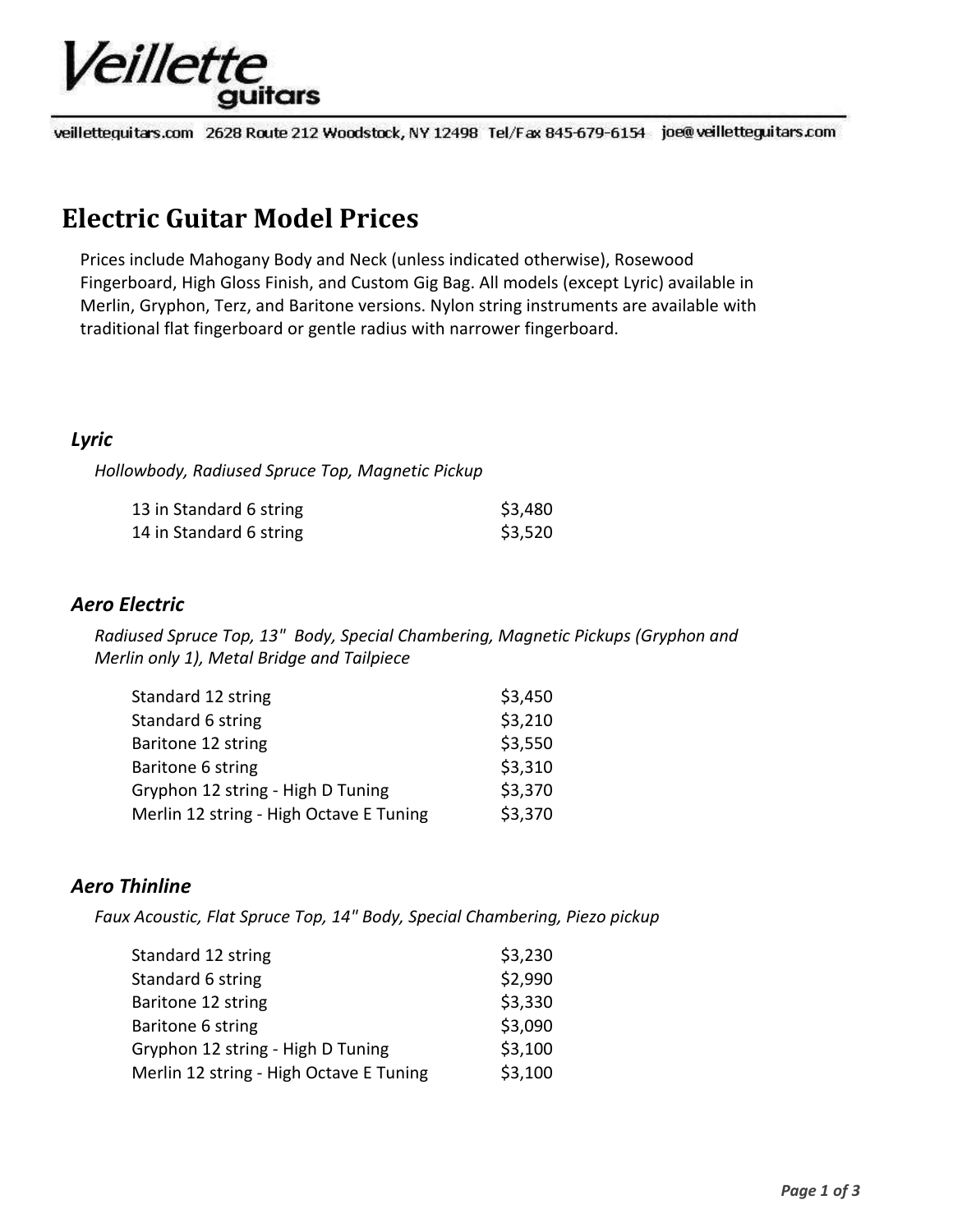

veillettequitars.com 2628 Route 212 Woodstock, NY 12498 Tel/Fax 845-679-6154 joe@veilletteguitars.com

#### *Aero Nylon Thinline*

*Faux Acoustic, Flat Spruce Top, 14" Body, Special Chambering, Piezo Pickup*

| Standard 6 string | \$3,365 |
|-------------------|---------|
| Baritone 6 string | \$3,470 |

#### *Swift*

*Lightly Figured Radiused Maple Top, Magnetic Pickups (Gryphon and Merlin only 1), Metal Bridge and Tailpiece*

| Standard 12 string                      | \$3,230 |
|-----------------------------------------|---------|
| Standard 6 string                       | \$2,990 |
| Baritone 12 string                      | \$3,330 |
| Baritone 6 string                       | \$3,090 |
| Gryphon 12 string - High D Tuning       | \$2,800 |
| Merlin 12 string - High Octave E Tuning | \$2,800 |

### *Nylon Swift*

*Lightly Figured Radiused Maple Top, Piezo Pickup, Adjustable Height Wood Bridge*

| Standard 6 string | \$3,590 |
|-------------------|---------|
| Baritone 6 string | \$3,695 |

#### *Doubleneck*

*Lightly figured Radiused Maple Top, Magnetic Pickups, Metal Bridges and Tailpieces*

Standard 12/Standard 6 \$6,390